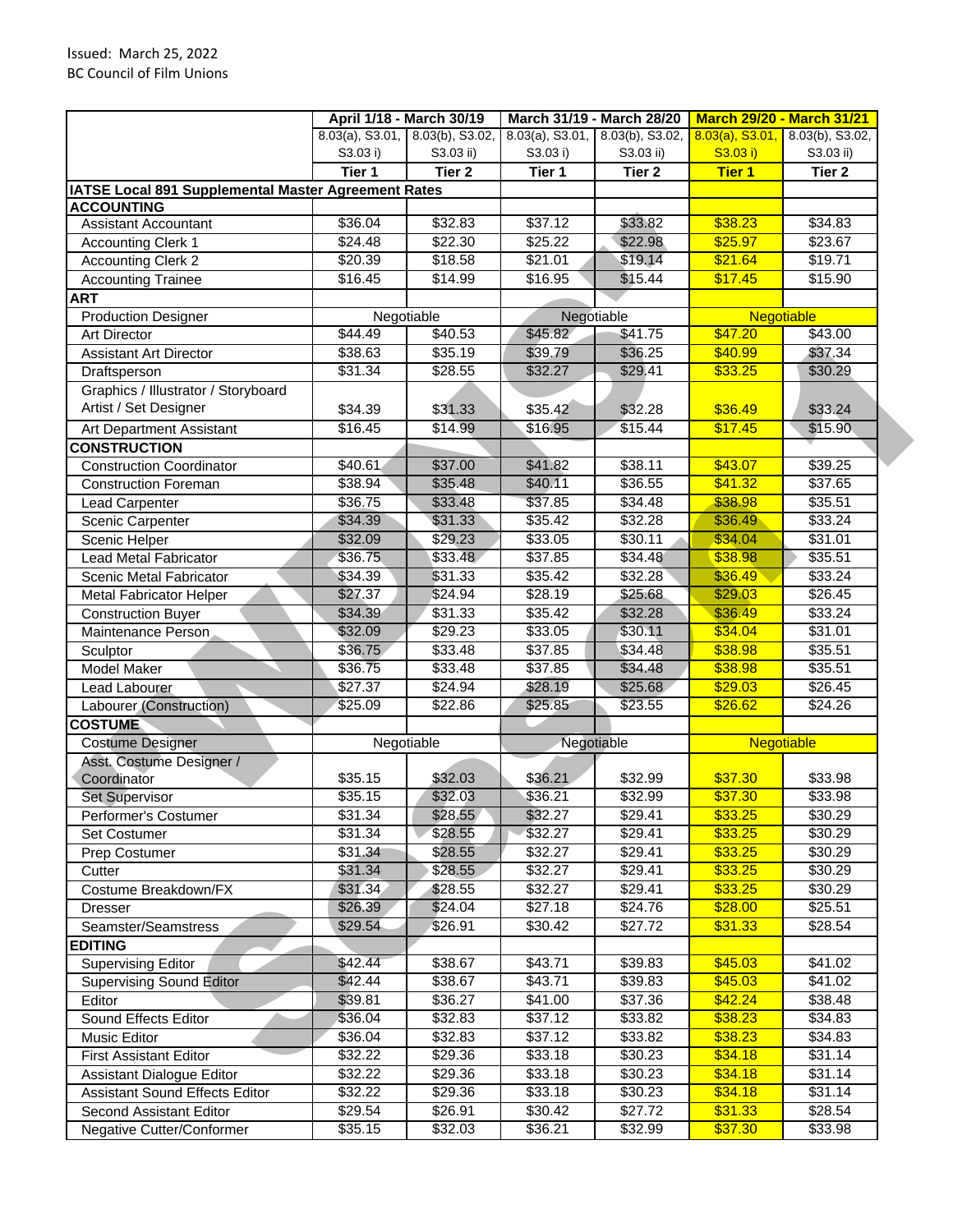|                                                                 |                                                                                                                                           | April 1/18 - March 30/19 |         | March 31/19 - March 28/20 |               | <b>March 29/20 - March 31/21</b> |
|-----------------------------------------------------------------|-------------------------------------------------------------------------------------------------------------------------------------------|--------------------------|---------|---------------------------|---------------|----------------------------------|
|                                                                 | Tier 1                                                                                                                                    | Tier <sub>2</sub>        | Tier 1  | Tier 2                    | <b>Tier 1</b> | Tier 2                           |
| IATSE Local 891 Supplemental Master Agreement Rates (continued) |                                                                                                                                           |                          |         |                           |               |                                  |
| <b>FIRST AID/CRAFT SERVICE</b>                                  |                                                                                                                                           |                          |         |                           |               |                                  |
| <b>First Aid/Craft Service</b>                                  | \$36.04                                                                                                                                   | \$32.83                  | \$37.12 | \$33.82                   | \$38.23       | \$34.83                          |
| <b>First Aid</b>                                                | \$29.54                                                                                                                                   | \$26.91                  | \$30.42 | \$27.72                   | \$31.33       | \$28.54                          |
| <b>Craft Service</b>                                            | \$27.37                                                                                                                                   | \$24.94                  | \$28.19 | \$25.68                   | \$29.03       | \$26.45                          |
| <b>GREENS</b>                                                   |                                                                                                                                           |                          |         |                           |               |                                  |
| Head Greensperson                                               | \$36.04                                                                                                                                   | \$32.83                  | \$37.12 | \$33.82                   | \$38.23       | \$34.83                          |
| Best Person (Lead Person)                                       | \$32.22                                                                                                                                   | \$29.36                  | \$33.18 | \$30.23                   | \$34.18       | \$31.14                          |
| Greensperson                                                    | \$29.54                                                                                                                                   | \$26.91                  | \$30.42 | \$27.72                   | \$31.33       | \$28.54                          |
| <b>Greens Helper</b>                                            | \$26.39                                                                                                                                   | \$24.04                  | \$27.18 | \$24.76                   | \$28.00       | \$25.51                          |
| <b>GRIPS</b>                                                    |                                                                                                                                           |                          |         |                           |               |                                  |
| Key Grip                                                        | \$36.04                                                                                                                                   | \$32.83                  | \$37.12 | \$33.82                   | \$38.23       | \$34.83                          |
| Second Grip                                                     | \$32.22                                                                                                                                   | \$29.36                  | \$33.18 | \$30.23                   | \$34.18       | \$31.14                          |
| Leadman/Setup                                                   | \$32.22                                                                                                                                   | \$29.36                  | \$33.18 | \$30.23                   | \$34.18       | \$31.14                          |
| Dolly Operator                                                  | \$32.22                                                                                                                                   | \$29.36                  | \$33.18 | \$30.23                   | \$34.18       | \$31.14                          |
| <b>Rigging Grip</b>                                             | \$31.34                                                                                                                                   | \$28.55                  | \$32.27 | \$29.41                   | \$33.25       | \$30.29                          |
| Grip                                                            | \$29.54                                                                                                                                   | \$26.91                  | \$30.42 | \$27.72                   | \$31.33       | \$28.54                          |
| HAIR                                                            |                                                                                                                                           |                          |         |                           |               |                                  |
| Hair Department Head                                            | \$36.04                                                                                                                                   | \$32.83                  | \$37.12 | \$33.82                   | \$38.23       | \$34.83                          |
| <b>Assistant Hairstylist</b>                                    | \$32.22                                                                                                                                   | \$29.36                  | \$33.18 | \$30.23                   | \$34.18       | \$31.14                          |
| Second Assistant Hairstylist                                    | \$29.54                                                                                                                                   | \$26.91                  | \$30.42 | \$27.72                   | \$31.33       | \$28.54                          |
| <b>LIGHTING/ELECTRICS</b>                                       |                                                                                                                                           |                          |         |                           |               |                                  |
| Chief Lighting Technician /                                     |                                                                                                                                           |                          |         |                           |               |                                  |
| Gaffer                                                          | \$36.04                                                                                                                                   | \$32.83                  | \$37.12 | \$33.82                   | \$38.23       | \$34.83                          |
| Asst. Chief Lighting Tech. /                                    |                                                                                                                                           |                          |         |                           |               |                                  |
| <b>Best Boy</b>                                                 | \$32.22                                                                                                                                   | \$29.36                  | \$33.18 | \$30.23                   | \$34.18       | \$31.14                          |
| <b>Lighting Board Operator</b>                                  | \$32.22                                                                                                                                   | \$29.36                  | \$33.18 | \$30.23                   | \$34.18       | \$31.14                          |
| <b>Rigging Gaffer</b>                                           | \$32.22                                                                                                                                   | \$29.36                  | \$33.18 | \$30.23                   | \$34.18       | $\sqrt{$31.14}$                  |
| <b>Generator Operator</b>                                       | \$32.22                                                                                                                                   | \$29.36                  | \$33.18 | \$30.23                   | \$34.18       | \$31.14                          |
| Lighting Technician /                                           |                                                                                                                                           |                          |         |                           |               |                                  |
| Lamp Operator*                                                  | \$29.54                                                                                                                                   | \$26.91                  | \$30.42 | \$27.72                   | \$31.33       | \$28.54                          |
| Set Wireman                                                     | \$31.34                                                                                                                                   | \$28.55                  | \$32.27 | \$29.41                   | \$33.25       | \$30.29                          |
|                                                                 |                                                                                                                                           |                          |         |                           |               |                                  |
| <b>MAKE-UP</b>                                                  | Any Lighting Technician who is assigned to operate balloon lighting shall receive \$0.80 per hour more than the Lighting Technician rate. |                          |         |                           |               |                                  |
| <b>Special Makeup Effects</b>                                   |                                                                                                                                           | Negotiable               |         | Negotiable                |               | <b>Negotiable</b>                |
| <b>Makeup Department Head</b>                                   | \$36.04                                                                                                                                   | \$32.83                  | \$37.12 | \$33.82                   | \$38.23       | \$34.83                          |
| <b>First Assistant Makeup Artist</b>                            | \$32.22                                                                                                                                   | \$29.36                  | \$33.18 | \$30.23                   | \$34.18       | \$31.14                          |
| Second Assistant Makeup Artist                                  | \$29.54                                                                                                                                   | \$26.91                  | \$30.42 | \$27.72                   | \$31.33       | \$28.54                          |
| Third Assistant Makeup Artist                                   | \$20.02                                                                                                                                   | \$18.24                  | \$20.62 | \$18.79                   | \$21.24       | \$19.35                          |
| <b>PAINTING</b>                                                 |                                                                                                                                           |                          |         |                           |               |                                  |
| Paint Coordinator                                               | \$40.10                                                                                                                                   | \$36.54                  | \$41.31 | \$37.64                   | \$42.55       | \$38.77                          |
| <b>Lead Painter</b>                                             | \$36.75                                                                                                                                   | \$33.48                  | \$37.85 | \$34.48                   | \$38.98       | \$35.51                          |
| Scenic Artist                                                   | \$36.75                                                                                                                                   | \$33.48                  | \$37.85 | \$34.48                   | \$38.98       | \$35.51                          |
| Sign Painter/Fabricator                                         | \$36.75                                                                                                                                   | \$33.48                  | \$37.85 | \$34.48                   | \$38.98       | \$35.51                          |
| Automotive Sprayer                                              | \$36.75                                                                                                                                   | \$33.48                  | \$37.85 | \$34.48                   | \$38.98       | \$35.51                          |
| Scenic Painter                                                  |                                                                                                                                           |                          | \$35.42 |                           |               | \$33.24                          |
|                                                                 | \$34.39                                                                                                                                   | \$31.33                  |         | \$32.28                   | \$36.49       |                                  |
| Wallpaper Hanger                                                | \$34.39                                                                                                                                   | \$31.33                  | \$35.42 | \$32.28                   | \$36.49       | \$33.24                          |
| Plasterer                                                       | \$34.39                                                                                                                                   | \$31.33                  | \$35.42 | \$32.28                   | \$36.49       | \$33.24                          |
| <b>Set Painter</b>                                              | \$32.67                                                                                                                                   | \$29.77                  | \$33.65 | \$30.66                   | \$34.66       | \$31.58                          |
| Paint Labourer                                                  | \$25.09                                                                                                                                   | \$22.86                  | \$25.85 | \$23.55                   | \$26.62       | \$24.26                          |
| <b>PRODUCTION OFFICE</b>                                        |                                                                                                                                           |                          |         |                           |               |                                  |
| <b>Production Office Coordinator</b>                            | \$36.04                                                                                                                                   | \$32.83                  | \$37.12 | \$33.82                   | \$38.23       | \$34.83                          |
| Asst. Production Coordinator                                    | \$32.22                                                                                                                                   | \$29.36                  | \$33.18 | \$30.23                   | \$34.18       | \$31.14                          |
| 2nd Asst. Production Coord.                                     | \$17.98                                                                                                                                   | \$16.38                  | \$18.52 | \$16.88                   | \$19.08       | \$17.38                          |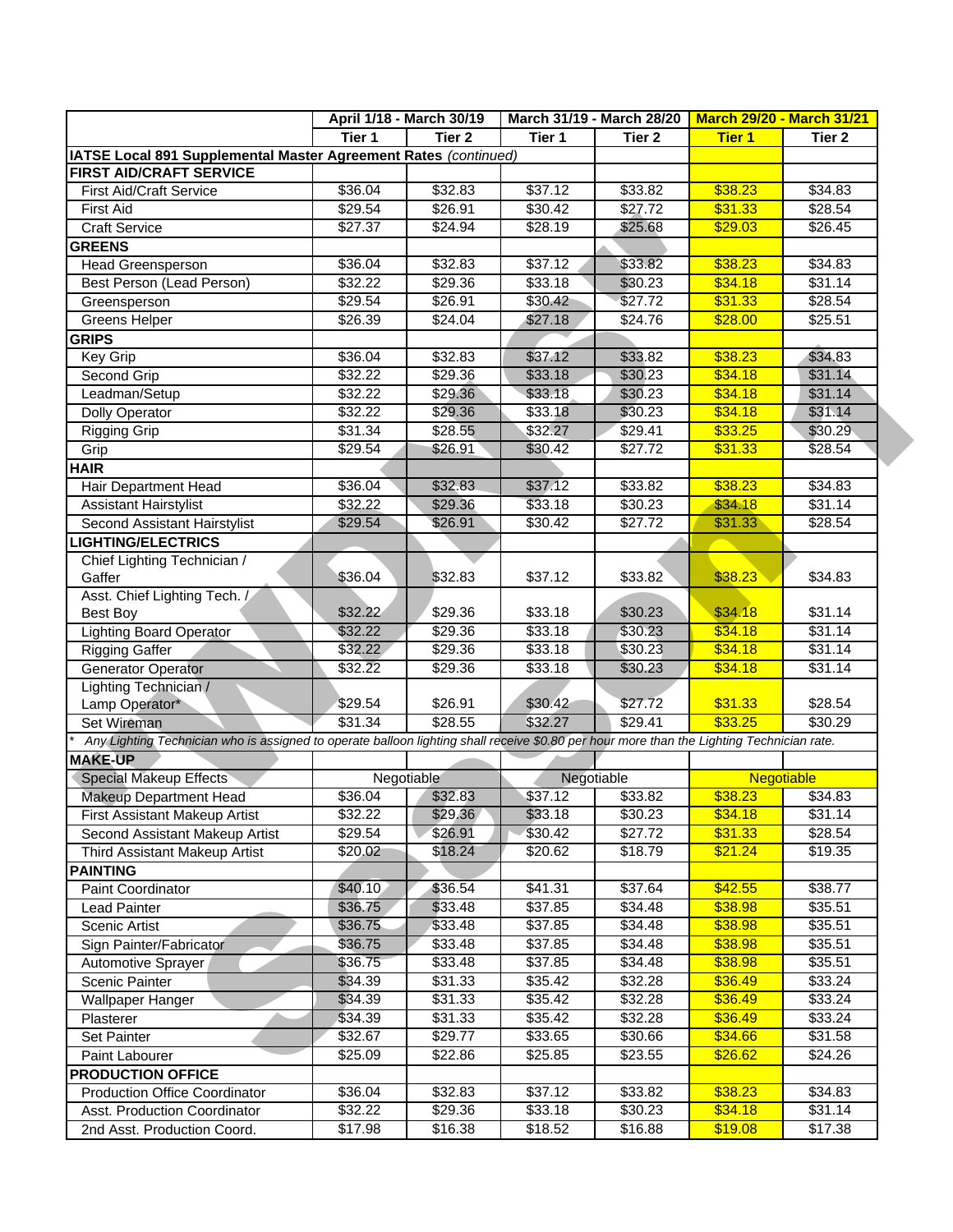|                                                                 |            | April 1/18 - March 30/19 | March 31/19 - March 28/20 |            |               | <b>March 29/20 - March 31/21</b> |  |
|-----------------------------------------------------------------|------------|--------------------------|---------------------------|------------|---------------|----------------------------------|--|
|                                                                 | Tier 1     | Tier <sub>2</sub>        | Tier 1                    | Tier 2     | <b>Tier 1</b> | Tier <sub>2</sub>                |  |
| IATSE Local 891 Supplemental Master Agreement Rates (continued) |            |                          |                           |            |               |                                  |  |
| <b>PROPS</b>                                                    |            |                          |                           |            |               |                                  |  |
| <b>Property Master</b>                                          | \$36.04    | \$32.83                  | \$37.12                   | \$33.82    | \$38.23       | \$34.83                          |  |
| <b>Assistant Property Master</b>                                | \$35.15    | \$32.03                  | \$36.21                   | \$32.99    | \$37.30       | \$33.98                          |  |
| Props Buyer                                                     | \$32.09    | \$29.23                  | \$33.05                   | \$30.11    | \$34.04       | \$31.01                          |  |
| Props                                                           | \$29.54    | \$26.91                  | \$30.42                   | \$27.72    | \$31.33       | \$28.54                          |  |
| <b>SCRIPT SUPERVISORS / CONTINUITY COORDINATOR</b>              |            |                          |                           |            |               |                                  |  |
| Script Supevisor/                                               |            |                          |                           |            |               |                                  |  |
| <b>Continuity Coordinator</b>                                   | \$36.04    | \$32.83                  | \$37.12                   | \$33.82    | \$38.23       | \$34.83                          |  |
| Assistant to Script Supervisor/                                 |            |                          |                           |            |               |                                  |  |
| <b>Continuity Coordinator</b>                                   | \$20.32    | \$18.52                  | \$20.93                   | \$19.07    | \$21.56       | \$19.65                          |  |
| <b>SET DECORATING</b>                                           |            |                          |                           |            |               |                                  |  |
| Set Decorator                                                   | \$36.04    | \$32.83                  | \$37.12                   | \$33.82    | \$38.23       | \$34.83                          |  |
| <b>Assistant Set Decorator</b>                                  | \$33.43    | \$30.45                  | \$34.43                   | \$31.37    | \$35.46       | \$32.31                          |  |
| Set Buyer                                                       | \$31.34    | \$28.55                  | \$32.27                   | \$29.41    | \$33.25       | \$30.29                          |  |
| <b>Lead Dresser</b>                                             | \$30.41    | \$27.71                  | \$31.32                   | \$28.54    | \$32.26       | \$29.39                          |  |
| On-Set Dresser                                                  | \$30.41    | \$27.71                  | \$31.32                   | \$28.54    | \$32.26       | \$29.39                          |  |
| Set Dresser                                                     | \$29.54    | \$26.91                  | \$30.42                   | \$27.72    | \$31.33       | \$28.54                          |  |
| Draper/Upholsterer                                              | \$29.54    | \$26.91                  | \$30.42                   | \$27.72    | \$31.33       | \$28.54                          |  |
| <b>Assistant Set Dresser</b>                                    | \$24.48    | \$22.30                  | \$25.22                   | \$22.98    | \$25.97       | \$23.67                          |  |
| <b>SOUND</b>                                                    |            |                          |                           |            |               |                                  |  |
| Mixer (Production and Dubbing)                                  | \$46.89    | \$42.72                  | \$48.29                   | \$44.00    | \$49.74       | \$45.32                          |  |
| <b>Boom Operator</b>                                            | \$39.40    | \$35.90                  | \$40.58                   | \$36.97    | \$41.80       | \$38.08                          |  |
| Sound Assistant                                                 | \$29.54    | \$26.91                  | \$30.42                   | \$27.72    | \$31.33       | \$28.54                          |  |
| Public Address Operator                                         | \$29.54    | \$26.91                  | \$30.42                   | \$27.72    | \$31.33       | \$28.54                          |  |
| Playback Operator                                               | \$29.54    | \$26.91                  | \$30.42                   | \$27.72    | \$31.33       | \$28.54                          |  |
| Sound Maintenance                                               | \$29.54    | \$26.91                  | \$30.42                   | \$27.72    | \$31.33       | \$28.54                          |  |
| <b>SPECIAL EFFECTS</b>                                          |            |                          |                           |            |               |                                  |  |
| Special Effects Coordinator                                     | \$39.83    | \$36.29                  | $\sqrt{$41.03}$           | \$37.38    | \$42.26       | \$38.51                          |  |
| <b>First Assistant Special Effects</b>                          | \$36.04    | \$32.83                  | \$37.12                   | \$33.82    | \$38.23       | \$34.83                          |  |
| <b>Special Effects Assistant</b>                                | \$31.34    | \$28.55                  | \$32.27                   | \$29.41    | \$33.25       | \$30.29                          |  |
| <b>Special Effects Labourer</b>                                 | \$25.09    | \$22.86                  | \$25.85                   | \$23.55    | \$26.62       | \$24.26                          |  |
| <b>VIDEO</b>                                                    |            |                          |                           |            |               |                                  |  |
| <b>Video Sound Mixer</b>                                        | \$36.04    | \$32.83                  | \$37.12                   | \$33.82    | \$38.23       | \$34.83                          |  |
| <b>Video Lighting Director</b>                                  | \$36.04    | \$32.83                  | \$37.12                   | \$33.82    | \$38.23       | \$34.83                          |  |
| Video Script Supervisor                                         | \$36.04    | \$32.83                  | \$37.12                   | \$33.82    | \$38.23       | \$34.83                          |  |
| Colourist                                                       | \$36.04    | \$32.83                  | \$37.12                   | \$33.82    | \$38.23       | \$34.83                          |  |
| <b>VISUAL EFFECTS</b>                                           |            |                          |                           |            |               |                                  |  |
| VFX Artists (Weekly Flat Rate - up to 12 Hours/Day)             |            |                          |                           |            |               |                                  |  |
| VFX Artist - Level 1                                            | \$1,775.04 | \$1,775.04               | \$1,828.29                | \$1,828.29 | \$1,883.14    | \$1,883.14                       |  |
| VFX Artist - Level 2                                            | \$1,648.25 | \$1,648.25               | \$1,697.70                | \$1,697.70 | \$1,748.63    | \$1,748.63                       |  |
| VFX Artist - Level 3                                            | \$1,354.05 | \$1,354.05               | \$1,394.67                | \$1,394.67 | \$1,436.51    | \$1,436.51                       |  |
| VFX Technicians (Weekly Flat Rate - up to 12 Hours/Day)         |            |                          |                           |            |               |                                  |  |
| VFX Technician - Level 1                                        | \$1,648.25 | \$1,648.25               | \$1,697.70                | \$1,697.70 | \$1,748.63    | \$1,748.63                       |  |
| VFX Technician - Level 2                                        | \$1,354.05 | \$1,354.05               | \$1,394.67                | \$1,394.67 | \$1,436.51    | \$1,436.51                       |  |
| VFX Artists (Hourly rate for overtime purposes)                 |            |                          |                           |            |               |                                  |  |
| VFX Artist - Level 1                                            | \$25.36    | \$25.36                  | \$26.12                   | \$26.12    | \$26.90       | \$26.90                          |  |
| VFX Artist - Level 2                                            | \$23.55    | \$23.55                  | \$24.25                   | \$24.25    | \$24.98       | \$24.98                          |  |
| VFX Artist - Level 3                                            | \$19.34    | \$19.34                  | \$19.92                   | \$19.92    | \$20.52       | \$20.52                          |  |
| VFX Technicians (Hourly rate for overtime purposes)             |            |                          |                           |            |               |                                  |  |
| VFX Technician - Level 1                                        | \$23.55    | \$23.55                  | \$24.25                   | \$24.25    | \$24.98       | \$24.98                          |  |
| VFX Technician - Level 2                                        | \$19.34    | \$19.34                  | \$19.92                   | \$19.92    | \$20.52       | \$20.52                          |  |
|                                                                 |            |                          |                           |            |               |                                  |  |